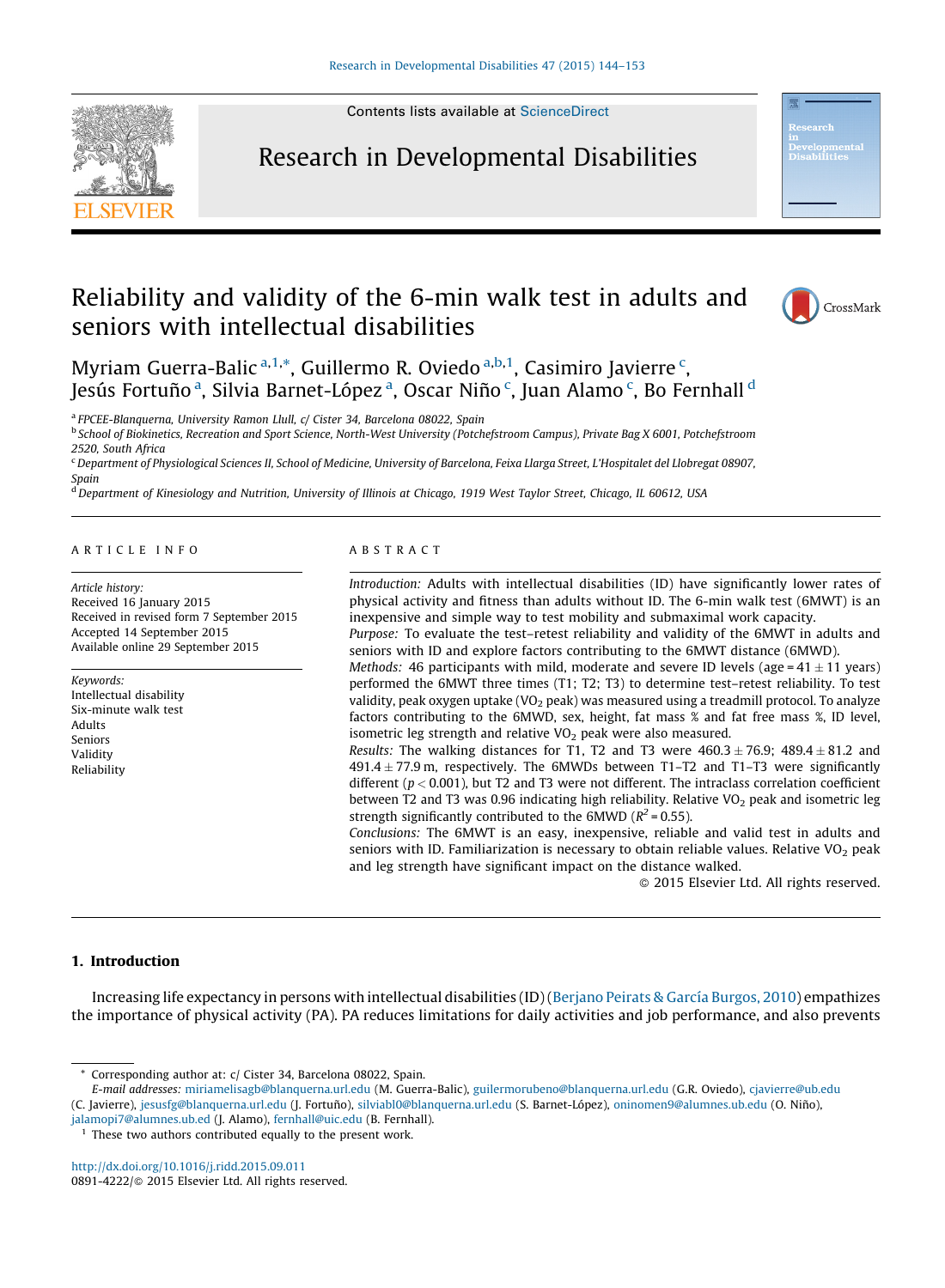cardiovascular (CV) risk (Barnhart & [Connolly,](#page--1-0) 2007), osteoporosis (Srikanth, Cassidy, Joiner, & [Teeluckdharry,](#page--1-0) 2011) and obesity (Pett et al., [2013](#page--1-0)) among others.

Adults and seniors with ID have low rates of PA and fitness compared to peers without disabilities [\(Baynard](#page--1-0) et al., 2008; [Temple,](#page--1-0) Frey, & Stanish, 2006). [Baynard](#page--1-0) et al. (2008), also showed that individuals with ID but without Down syndrome (DS) exhibit similar age related declines aerobic power and peak heart rate (HR) as the general population. Individuals with DS have lower values of aerobic capacity as well as peak HR which also decline with age ([Baynard](#page--1-0) et al., 2008; Fernhall et al., 1996; Pitetti, Rimmer, & [Fernhall,](#page--1-0) 1993).

Usually the aerobic power and capacity of populations with ID is evaluated with laboratory tests using a treadmill or a cycle ergometer with metabolic data analyses. If evaluations are made through field tests, several tests can be applied, including the 20 meters shuttle run test (20MRT) (Fernhall, Millar, Pitetti, Hensen, & Vukovich, 2000; [Montgomery,](#page--1-0) Reid, & [Koziris,](#page--1-0) 1992), 1-mile walk test [\(McCubbin,](#page--1-0) Rintala, & Frey, 1997), the 1.5-mile run test (Fernhall & [Tymeson,](#page--1-0) 1988) and the 600-yard walk/run test [\(Fernhall](#page--1-0) et al., 1998).

The 6MWT is a valid, inexpensive and simple way to test mobility and submaximal exercise performance [\(Enright,](#page--1-0) 2003; Enright & [Sherrill,](#page--1-0) 1998). Practical guidelines have been provided by the American Thoracic Society (ATS) (ATS [Committee](#page--1-0) on Proficiency Standards for Clinical Pulmonary Function [Laboratories,](#page--1-0) 2002), especially in adults and senior persons, as it is a comfortable test, safe, easy to perform and uses walking as a natural way of exercising [\(Enright,](#page--1-0) 2003). It is a sub-maximal test that measures cardiopulmonary functional capacity, especially for daily life activities. The ATS suggest encouraging the participants every minute, in order to obtain the best results (ATS, [2002\)](#page--1-0). It is often chosen because it is easier to administer, better tolerated and better reflects activities of daily living than other walk tests (ATS, 2002; [Takken](#page--1-0) et al., 2009).

The 6MWT was originally created for patients with heart and/or lung disease, in order to assess how their disease was developing. The test is reliable for patients with heart disease (Demers, [McKelvie,](#page--1-0) Negassa, & Yusuf, 2001) and lung disease ([Jenkins,](#page--1-0) 2007), and for other diverse populations (Casey, Wang, & Osterling, 2012; [Elmahgoub,](#page--1-0) Van de Velde, Peersman, [Cambier,](#page--1-0) & Calders, 2012; Eng, Dawson, & Chu, 2004; Geiger et al., 2007; Harada, Chiu, & Stewart, 1999; Nasuti, [Stuart-Hill,](#page--1-0) & Temple, 2013; Pankoff, Overend, Lucy, & White, 2000; Rikli & Jones, 1998; Vis et al., 2009; Waninge, [Evenhuis,](#page--1-0) van Wijk, & van der [Schans,](#page--1-0) 2011).

Several studies that show how the 6MWT is also reliable in this populations with ID. [Andersson,](#page--1-0) Asztalos, and Mattsson [\(2006\)](#page--1-0) found an ICC of 0.99 while Casey et al. [\(2012\)](#page--1-0) showed an ICC between 0.80 and 0.98, depending on ID level (mild, moderate and severe), for a population with DS. [Waninge](#page--1-0) et al. (2011) have found good reliability for the 6MWT in adults with severe and profound ID.

Only two previous studies evaluated the reliability and validity of the 6MWT in a population with ID, showing good reliability and validity in groups of adolescents and adults, both with and without DS. [Elmahgoub](#page--1-0) et al. (2012) performed their study with a sample of adolescents and Nasuti et al. [\(2013\)](#page--1-0) with young Special Olympics athletes. It is unknown if the test is valid and reliable for adults and seniors with ID.

The purpose of this study was to assess the reliability and validity of the 6MWT as a test of cardiovascular fitness in a population of adults and seniors with ID, both with and without DS, in both genders and to identify predictors that contribute to the 6MWD achieved by this population.

#### 2. Methods

#### 2.1. Participants

Participants were from a convenience sample recruited from an Occupational Day Center for people with ID (Girona, Spain). The 116 adults (65 males/51 females) between 20 and 75 years old, with mild to severe ID from this center were invited to participate in the present study. Before beginning the study two meetings were held with the participants and parents/legal tutors to outline testing procedures, potential benefits, associated risks, and the period of time required for the study. Twenty women and twenty-six men (41  $\pm$  11 years old) with mild to severe ID agreed to participate in the study.

There were 15 subjects with mild ID, 18 with moderate ID and 13 with severe ID. The etiology of 18 participants was obtained from their medical screening, and diagnosed as Down syndrome ( $n = 13$ ), West syndrome ( $n = 1$ ), cerebral palsy  $(n=2)$ , Cornelia Lange syndrome  $(n=1)$  and Microcephaly  $(n=1)$ . In the rest of the 28 participants the ID etiology was unknown. Conduct disorder ( $n = 13$ ); epilepsy ( $n = 3$ ) and autism ( $n = 2$ ) were associated with ID. None of the recruited participants withdrew during the study.

The classification of ID was obtained from patients' medical files and represents a combination of patient's level of intelligence and adaptive behavior. According to the National Government (Real Decreto [1971/1999\)](#page--1-0), our participants' level of ID was mild to and severe. This Government order classifies the % of disability (physical, intellectual and/or sensorial) in 5 degrees as follows: non-existent (0%), border-line (15–29%), low (30–59%), moderate (60–75%) severe and very severe (profound) (>76%). It includes items such as the ability to adapt to different daily life environments (professional, cultural, family or social) and the IQ, among others.

Thirty one women (44  $\pm$  10 years old;  $n$  = 9 with mild ID;  $n$  = 13 with moderate ID;  $n$  = 9 with severe ID) and thirty nine men (47  $\pm$  11 years old;  $n$  = 13 with mild ID;  $n$  = 16 with moderate ID;  $n$  = 10 with severe ID) refused to be part of the study.